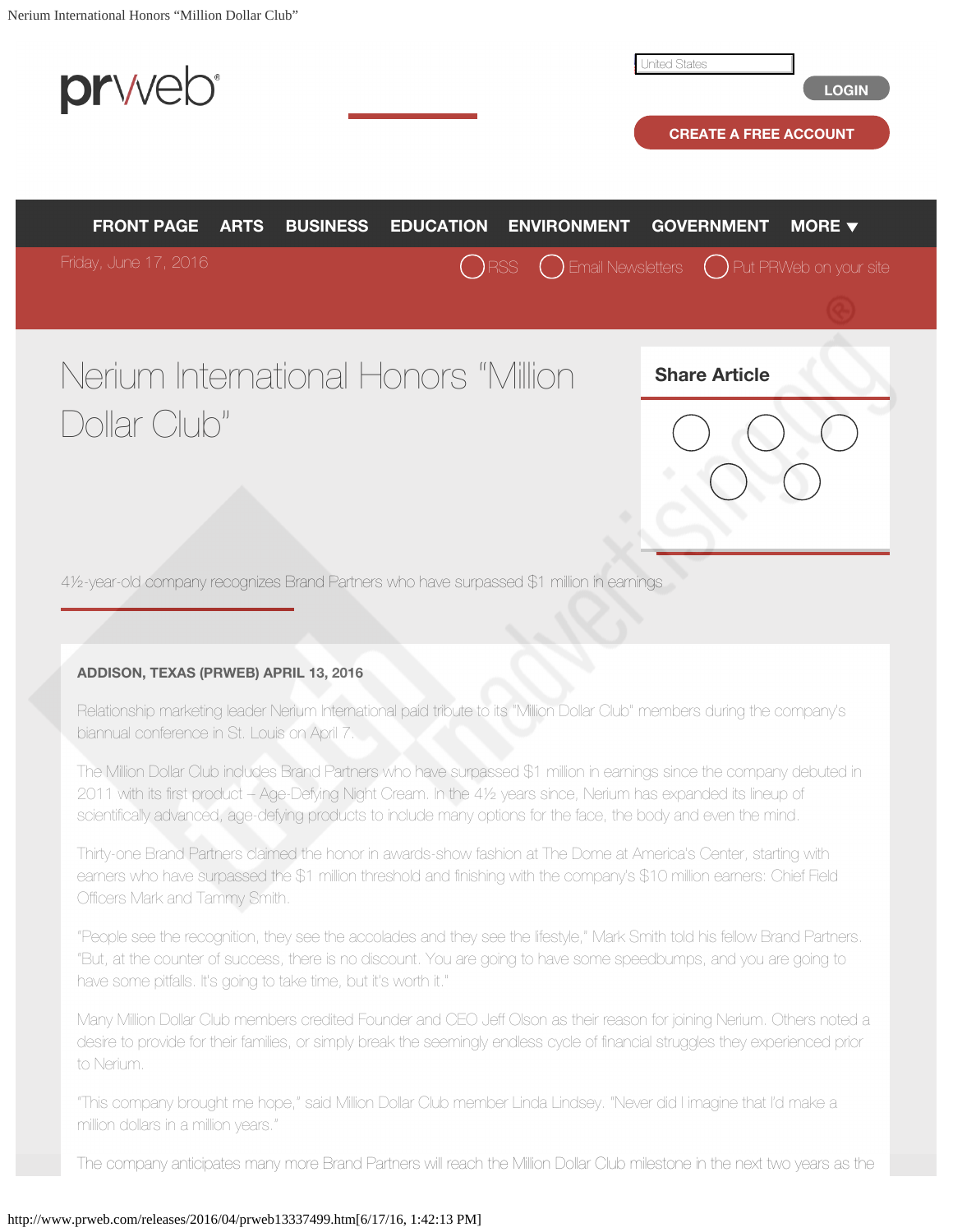company continues to expand into foreign markets, including Colombia, Hong Kong and Japan. Nerium currently operates in the United States, Canada, Mexico and Korea and is the fastest product-based company in the relationship marketing industry to reach \$1 billion in cumulative revenue.

The following Nerium Brand Partners were honored for their success as million-dollar earners:

\$1 million earners Kathy Aaron – Austin, Texas Jennifer Bradshaw – Laguna Beach, California Todd Cahill – Rockford, Illinois Lisa and Steve Cox – Springfield, Missouri Josalyn and Erik Dean – Sugar Land, Texas Karen Desantis Meyer and Stephen Meyer – Irvine, California Mariel and Frank John Filippone – San Diego, California Silver Fisher – Irvine, California Brenda Lee and Jim Gallatin – Lacey, Washington Puya Ghandian – Irvine, California Cindy Hafenbrack – Bellevue, Washington Erin and Brandon Hall – Louisville, Kentucky Laura Knox – Ventura, California Linda Lindsey – Laguna Niguel, California Jessica and Aaron Mathis – Gilbert, Arizona Dale and Vanessa Munger – Trabuco Canyon, California Keely Nations – Denver, Colorado Mark Rimas – Fort Lauderdale, Florida Caroline Russell – Oklahoma City, Oklahoma Kimberly Schmidtke – Snoqualmie, Washington Brad and Amanda Thompson – Centennial, Colorado Don Wilkinson – Camarillo, California Larry Zimberg – Marina del Rey, California

\$2 Million Earners Darin Kidd – Appomattox, Virginia Anna Woodward – Sammamisch, Washington Bill Boone – Incline Village, Nevada Danny Gasemy – Mission Viejo, California Steve Lee – Honolulu, Hawaii

\$3 Million Earner Aana Camp – San Juan Capistrano, California

\$4 Million Earners Ron Forrester and Leslie Hocker – The Woodlands, Texas

\$10 Million Eamers Mark and Tammy Smith, Mission Viejo, California

About Nerium International

Nerium International, LLC, headquartered in Addison, Texas, is a relationship marketing company that markets breakthrough products validated by science. Since its August 2011 launch, Nerium has reached record-breaking sales and earned industry accolades, while building a loyal customer base of millions in the U.S., Canada, Mexico and South Korea. Nerium debuted on Inc. magazine's 34th annual Inc. 500 List of America's fastest-growing, privately held